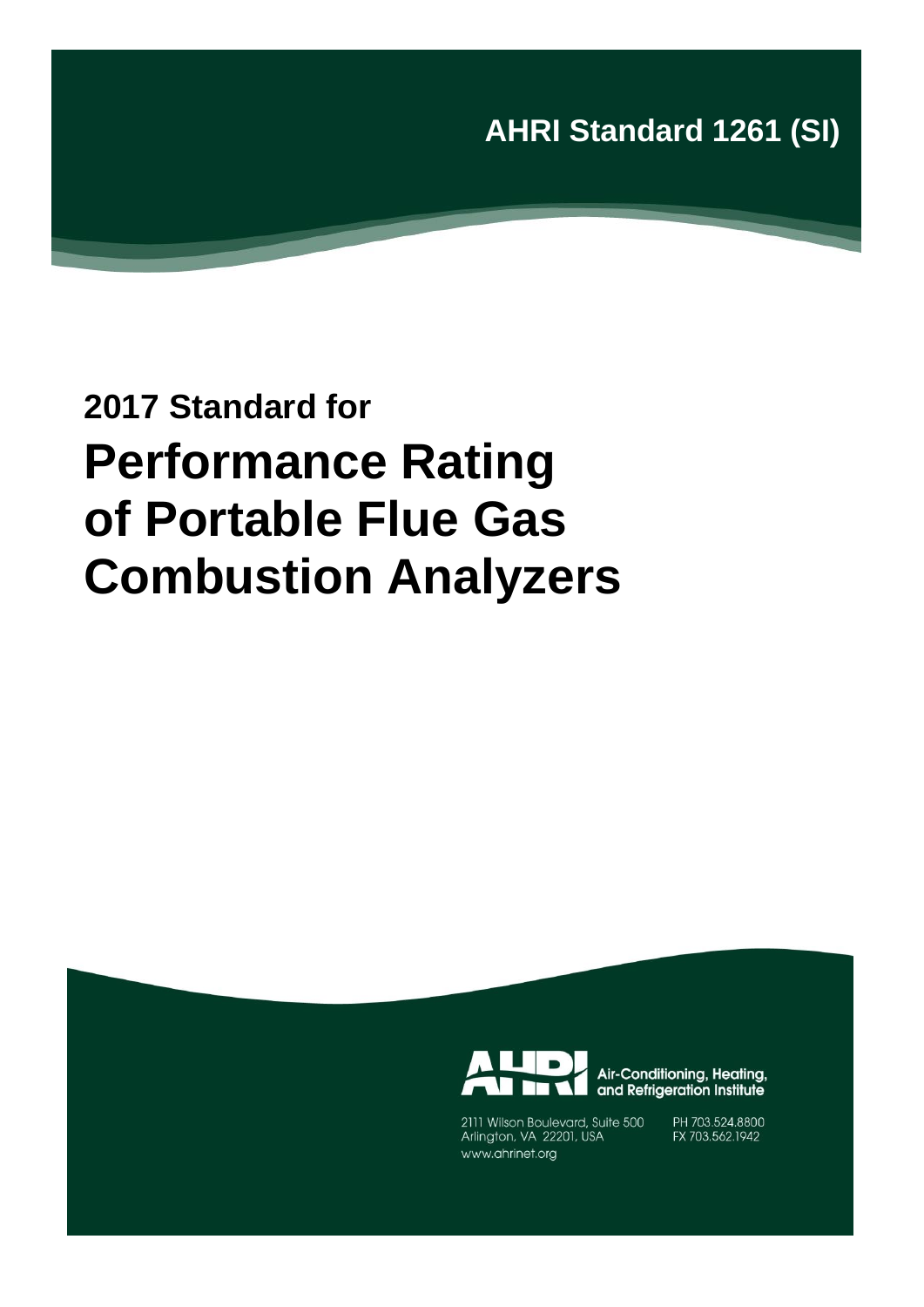### **IMPORTANT**

### *SAFETY DISCLAIMER*

AHRI does not set safety standards and does not certify or guarantee the safety of any products, components or systems designed, tested, rated, installed or operated in accordance with this standard/guideline. It is strongly recommended that products be designed, constructed, assembled, installed and operated in accordance with nationally recognized safety standards and code requirements appropriate for products covered by this standard/guideline.

AHRI uses its best efforts to develop standards/guidelines employing state-of-the-art and accepted industry practices. AHRI does not certify or guarantee that any tests conducted under its standards/guidelines will be non-hazardous or free from risk.

Note:

This is a new standard. For I-P ratings, see AHRI Standard 1260 (I-P)-2017.

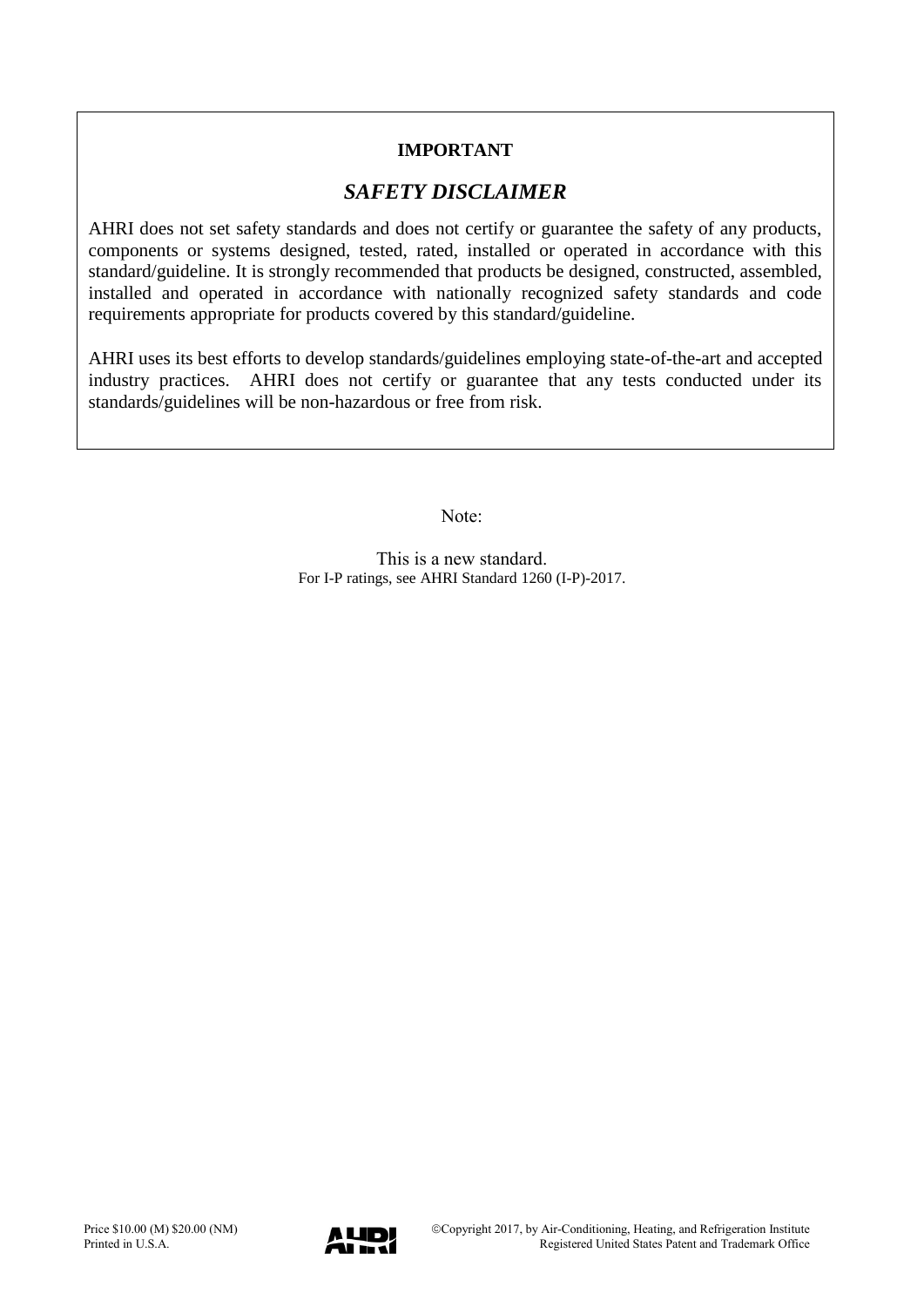|  | <b>TABLE OF CONTENTS</b> |
|--|--------------------------|
|--|--------------------------|

| <b>SECTION</b> |                                                                                       | <b>PAGE</b> |
|----------------|---------------------------------------------------------------------------------------|-------------|
| Section 1.     |                                                                                       |             |
| Section 2.     |                                                                                       |             |
| Section 3.     |                                                                                       |             |
| Section 4.     |                                                                                       |             |
| Section 5.     |                                                                                       |             |
| Section 6.     |                                                                                       |             |
| Section 7.     |                                                                                       |             |
| Section 8.     |                                                                                       |             |
| Section 9.     |                                                                                       |             |
|                | <b>TABLES</b>                                                                         |             |
| Table 1.       |                                                                                       |             |
| Table 2.       |                                                                                       |             |
|                | <b>APPENDICES</b>                                                                     |             |
| Appendix A.    |                                                                                       |             |
| Appendix B.    |                                                                                       |             |
| Appendix C.    | Method of Testing Performance of Portable Flue Gas Combustion Analyzer - Normative  6 |             |
| Appendix D.    | Instruction Manual for Portable Flue Gas Combustion Analyzers - Informative 11        |             |
| Appendix E.    |                                                                                       |             |
|                | <b>TABLES FOR APPENDICES</b>                                                          |             |
| Table C1.      |                                                                                       |             |
| Table C2.      |                                                                                       |             |
| Table C3.      |                                                                                       |             |
| Table C4.      |                                                                                       |             |
| Table C5.      |                                                                                       |             |
| Table C6.      |                                                                                       |             |
| Table E1.      |                                                                                       |             |

#### **FIGURES FOR APPENDICES**

| Figure C1.<br>Test Setup - Gas Delivery System |
|------------------------------------------------|
|------------------------------------------------|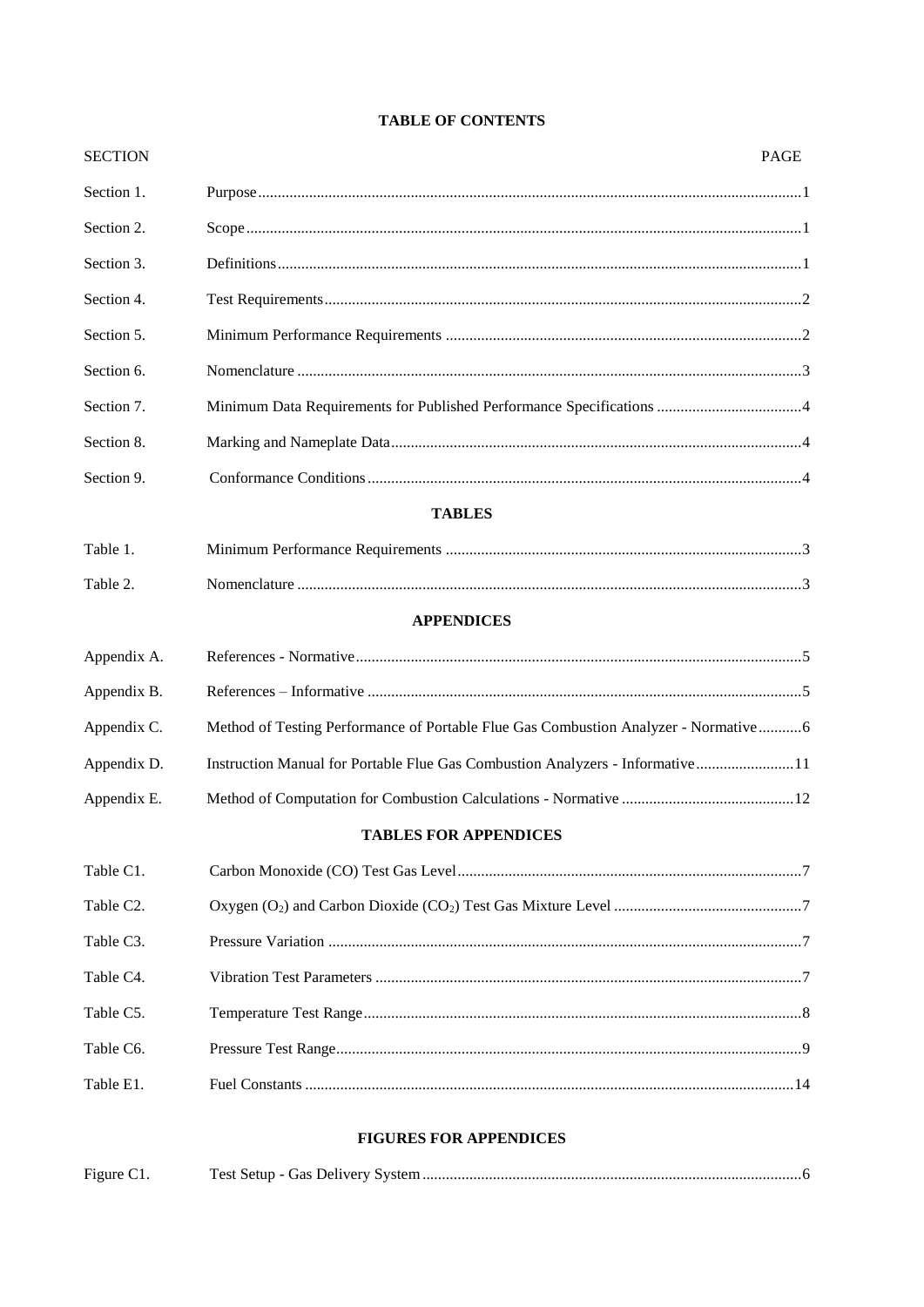## **PERFORMANCE RATING OF PORTABLE FLUE GAS COMBUSTION ANALYZERS**

#### **Section 1. Purpose**

**1.1** *Purpose.* The purpose of this standard is to establish for Portable Flue Gas Combustion Analyzers; definitions; test requirements; minimum performance requirements; nomenclature; minimum data requirements for Published Ratings; marking and nameplate data; and conformance conditions.

**1.1.1** *Intent.* This standard is intended for the guidance of the industry, including manufacturers, engineers, installers, contractors and users.

**1.1.2** *Review and Amendment.* This standard is subject to review and amendment as technology advances.

#### **Section 2. Scope**

**2.1** *Scope.* This Standard specifies requirements for performance rating of portable flue combustion analyzers measuring specific combustion flue gas products of heating appliances for residential and light commercial applications using fuels including at minimum natural gas, propane, light and heavy fuel oil.

**2.2** *Exclusion*. This Standard is not intended for performance rating of portable analyzers monitoring ambient Carbon Monoxide (CO) or ambient Carbon Dioxide (CO<sub>2</sub>), or for use as an environmental emissions compliance tool.

#### **Section 3. Definitions**

All terms in this document will follow the standard industry definitions in the ASHRAE Wikipedia website [\(https://www.ashrae.org/resources--publications/free-resources/ashrae-terminology\)](https://www.ashrae.org/resources--publications/free-resources/ashrae-terminology) unless otherwise defined in this section.

**3.1** *Adjustment.* Process of tuning the analyzer to return the calibration deviation to within the allowed error.

**3.2** *Ambient Air.* Normal atmosphere surrounding the analyzer, with a CO level of under 1 ppm.

**3.3** *Battery Powered.* Analyzer powered from batteries whether disposable or rechargeable.

**3.4** *Certified Test Gases.* Test gases (also known as calibration gases) used for testing, certified within 2% accuracy traceable to NIST

**3.5** *Clean Air.* Ambient Air free of any cross interfering gases (e.g. CO).

**3.6** *CO Undiluted*. A calculation normalizing the CO concentration from a diluted value of CO due to Excess Air to the undiluted value at theoretical 0% oxygen, also known as CO air free.

**3.7** *Combustion Efficiency*. A calculation of useful heat extracted from the fuel used by an operating heating appliance expressed as a percentage. (i.e. 100% minus the losses). It is calculated from the instantaneous measurements of a combustion analyzer and may not be the same as heating appliance efficiency factors, such as the Annual Fuel Utilization Efficiency (AFUE).

**3.8** *Excess Air.* Extra air supplied to the combustion process that is in addition to the quantity required for stoichiometric combustion.

**3.9** *Gas Concentration.* Amount of a specified gas present in the flue gas sample, expressed as parts per million (ppm) or percent (%) by volume.

**3.10** *Portable Gas Analyzer.* A portable electronic instrument that measures specific combustion flue gas products of heating appliances for residential and light commercial applications.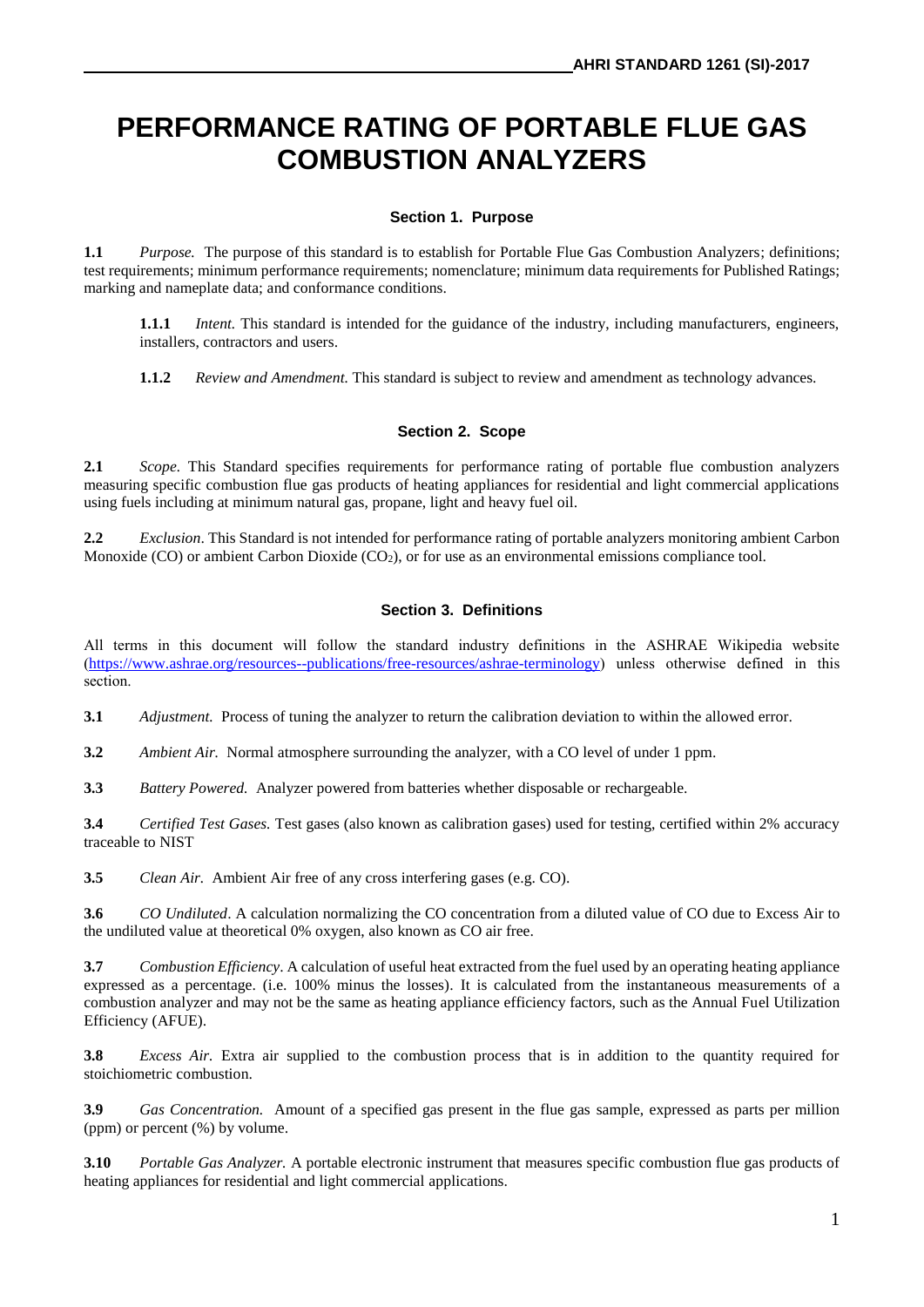**3.11** *Probe.* Part of the system placed in the heating appliance stack or flue to sample gas, measure temperature and/or pressure.

**3.12** *Reference Analytic Equipment.* The equipment used to determine emissions during tests to CEN CR 1404-1994, *Determination of Emissions from Appliances Burning Gaseous Fuels During Type-Testing*.

**3.13** *Sensor.* A device that detects or measures a physical property and records, indicates, or otherwise responds to it. (e.g. an electro-chemical gas sensor).

**3.14** *Shall*. *"Shall" or "Should".* "Shall" or "should" shall be interpreted as follows:

**3.14.1** *Shall.* Where "shall" or "shall not" is used for a provision specified, that provision is mandatory if compliance with the standard is claimed.

**3.14.2** *Should. "*Should" is used to indicate provisions which are not mandatory but which are desirable as good practice.

**3.15** *Stoichiometric Point.* The ratio between two or more chemical substances undergoing a chemical change where the chemical reaction ends or stabilizes.

**3.16** *Warm Up Period.* Time taken from switch on for the analyzer to reach a ready-state.

#### **Section 4. Test Requirements**

**4.1** *Testing Requirements.* All standard ratings shall be verified by tests conducted in accordance with the provisions set forth in Appendix C to this standard.

#### **Section 5. Minimum Performance Requirements**

**5.1** *Minimum Performance Requirements.* The required performance shall be as indicated in Table 1 determined by the method of test in Appendix C.

**5.2** *Display.* All values shall be indicated on a display with characters not less than 8 mm high unless adequate provision is made for enhancing the legibility (e.g. backlighting) in which case the minimum character height shall be 4 mm. Displayed measured values shall be refreshed at intervals no greater than 3s. The analyzer shall provide a means to display the following**.**

- **5.2.1** Measured parameters and their values
- **5.2.2** Indication when measured values are outside of range
- **5.2.3** Low battery warning
- **5.2.4** Mode of operation or instrument status (e.g. warm-up, run, hold)
- **5.2.5** Software version

**5.3** *Sampling system.* The sampling system of the apparatus shall be so constructed as to prevent damage to the sensor(s) and pump by particulate matter and liquids that may be expected during normal operation of the apparatus.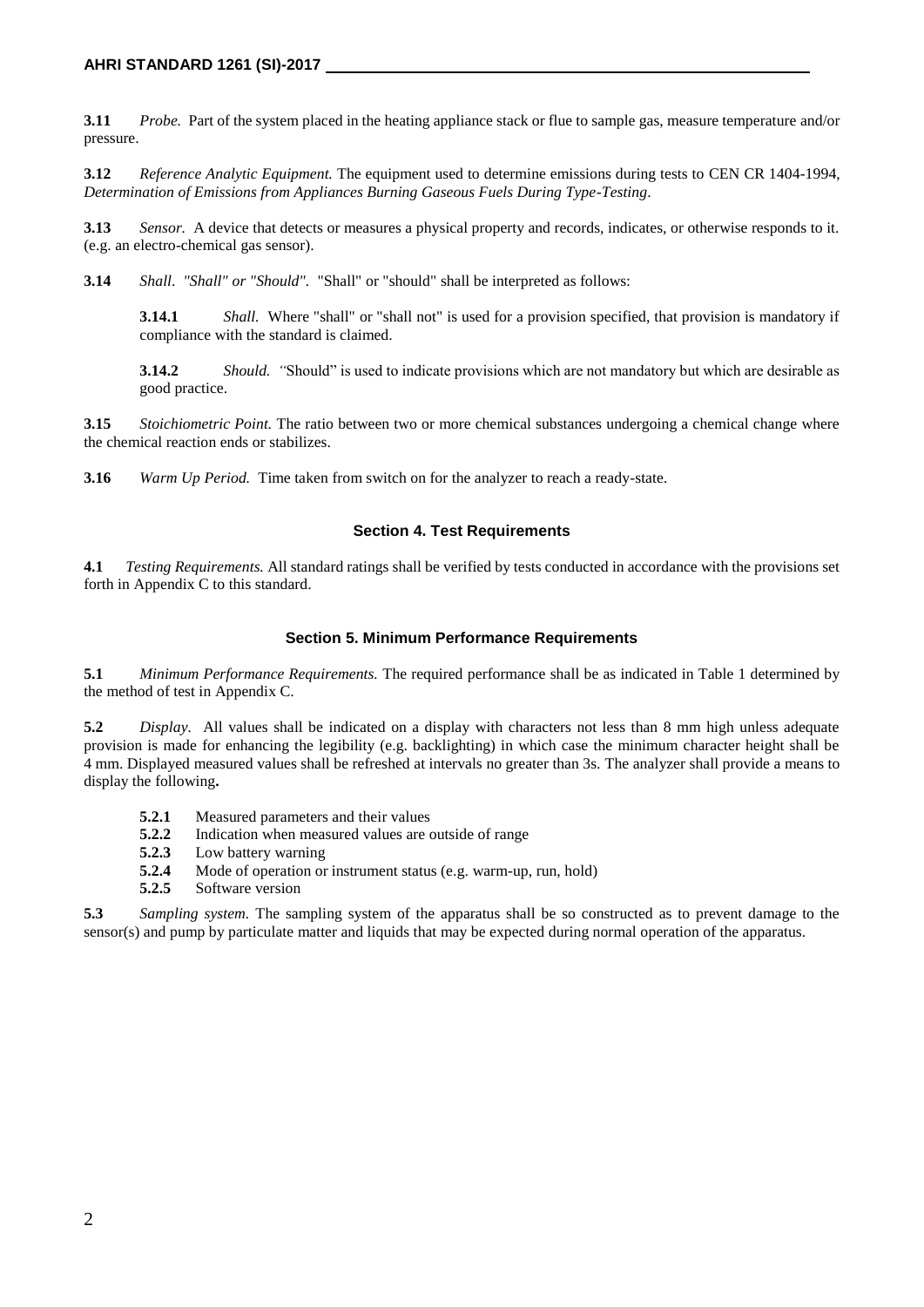| Table 1. Minimum Performance Requirements           |                             |                           |                                                    |                               |
|-----------------------------------------------------|-----------------------------|---------------------------|----------------------------------------------------|-------------------------------|
| Parameter <sup>1</sup>                              | <b>Indication Range</b>     | Measurement<br>Resolution | Tolerance<br>(Measurement)<br>Accuracy)            | Response<br>Time $(t_{90})^2$ |
| Oxygen $(O_2)$                                      | $0 - 20.9\%$ O <sub>2</sub> | $0.1\%$ O <sub>2</sub>    | $\pm 0.3\%$ O <sub>2</sub>                         | 30 s                          |
| Carbon Monoxide (CO)                                | $0 - 2000$ ppm CO           | 1 ppm CO                  | $\pm 20$ ppm CO or<br>$\pm$ 5% rel <sup>1, 3</sup> | 90 s                          |
| Carbon Dioxide $(CO2)$                              | $0 - 20\%$ CO <sub>2</sub>  | $0.1\%$ CO <sub>2</sub>   | $\pm$ 0.3% CO <sub>2</sub>                         | 50 s                          |
| Flue Gas Temperature                                | $0 - 400$ °C                | $1^{\circ}C$              | $\pm$ 3°C or $\pm$ 2% rel <sup>1, 3</sup>          | 50 s                          |
| <b>Draft Pressure</b>                               | $(-2.5)$ -10.0 kPa          | 2 Pa                      | 7 Pa or $\pm$ 5% rel <sup>1, 3</sup>               | 10 <sub>s</sub>               |
| <b>Combustion Efficiency</b><br><b>Calculations</b> |                             |                           | $\pm 1\%$ <sup>4</sup>                             |                               |

Note:

1. Relative to the standard test condition reading and only for those analyzers which are equipped to provide the particular measurement.

2, Time interval with the apparatus in a warmed-up condition, between the time when an instantaneous variation of the parameter to be measured is produced at the apparatus inlet, and the time when the response reaches and remains beyond 90% of the final indication 3. Whichever is greater

4. Example: If the calculated efficiency is 90%, then the analyzer's displayed efficiency must be within 89% to 91%)

#### **Section 6. Nomenclature**

#### **6.1** *Nomenclature*. All of the nomenclature for this standard is listed in Table 2.

| <b>Table 2. Nomenclature</b> |                                                                                                         |                                               |
|------------------------------|---------------------------------------------------------------------------------------------------------|-----------------------------------------------|
| Variable                     | Description                                                                                             | Units                                         |
| $C_{eff}$                    | Condensing efficiency                                                                                   | $\%$                                          |
| CO                           | Carbon Monoxide (measured value)                                                                        | ppm                                           |
| $CO_{(undiluted)}$           | Carbon monoxide referenced to 0% $O_2$                                                                  | ppm                                           |
| CO <sub>2</sub>              | Carbon dioxide (calculated or measured value)                                                           | $\%$                                          |
| DFL                          | Dry flue gas loss, gross basis                                                                          | $\%$                                          |
| EΑ                           | Excess Air                                                                                              | $\%$                                          |
| EFF                          | Combustion Efficiency (gross basis)                                                                     | $\%$                                          |
| <b>HHV</b>                   | Higher heating value of the fuel, see Table E1                                                          | kJ/kg                                         |
| $HR_a$                       | Theoretical maximum humidity ratio as a function of inlet air temperature                               | kg <sub>moisture</sub> /kg <sub>dry air</sub> |
| $HR_{fg}$                    | Theoretical maximum humidity ratio as a function of flue gas temperature                                | $kgmoisture/kgdry air$                        |
| K1                           | Dry flue gas loss constant, gross basis, see Table E1                                                   |                                               |
| K2                           | Carbon dioxide proportion in dry flue gases at the stoichiometric point, see Table<br>E1                |                                               |
| K3                           | Wet flue gas loss constant, gross basis, see Table E1                                                   |                                               |
| K4                           | Unburnt carbon loss constant, gross basis, see Table E1                                                 |                                               |
| $M_{as}$                     | Mass of combustion air at stoichiometric combustion as a ratio of the mass of the<br>fuel, see Table E1 | $kgdry air/kgfuel$<br>(stoichiometric)        |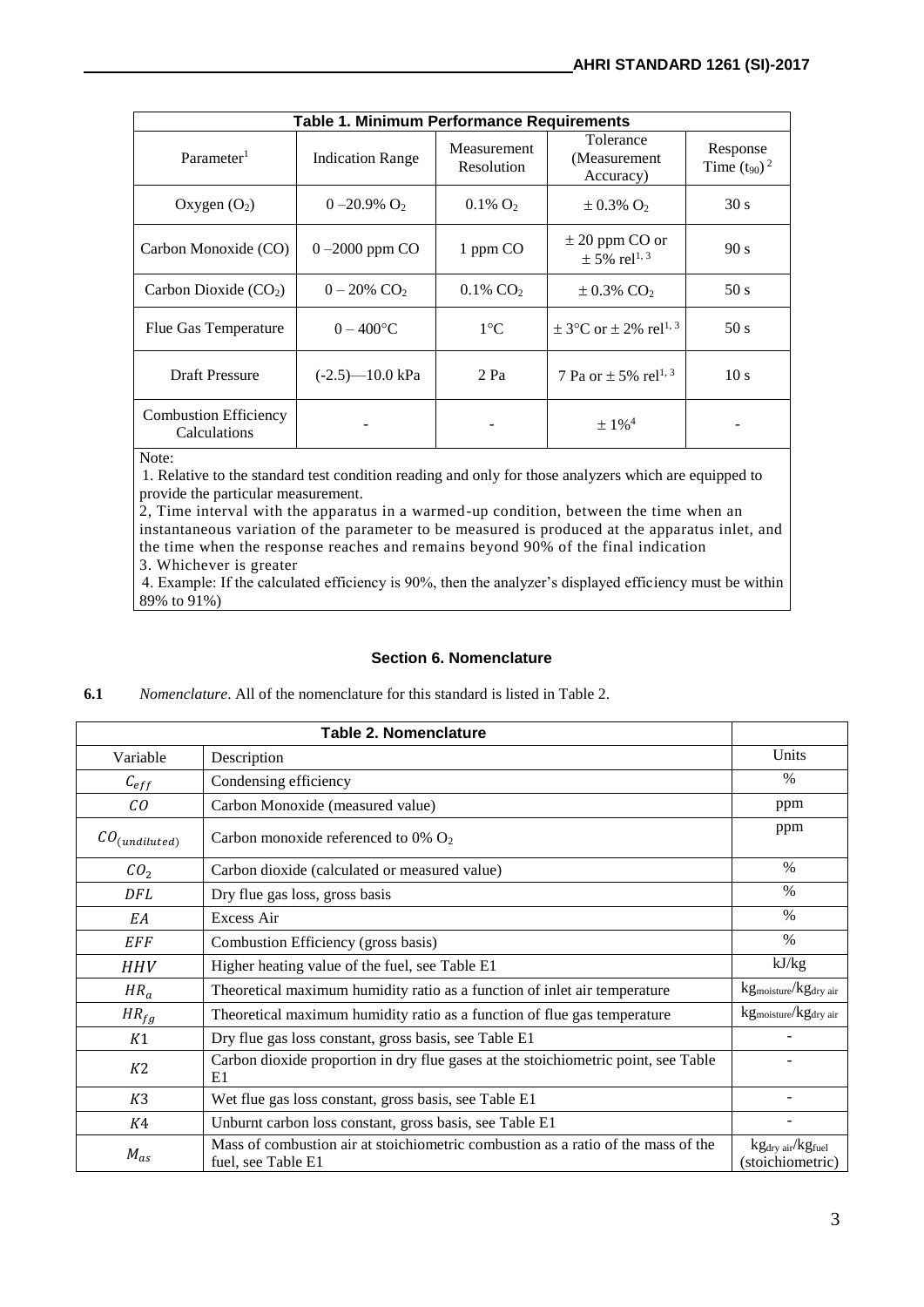|                | Table 2. Nomenclature                                                                            |                                                              |
|----------------|--------------------------------------------------------------------------------------------------|--------------------------------------------------------------|
| $M_{fgs}$      | Mass of flue gas given stoichiometric combustion as a ratio of mass of fuel, see<br>Table E1     | kg <sub>dry</sub> air/kg <sub>fuel</sub><br>(stoichiometric) |
| $M_{wa}$       | Mass of water present in combustion air as a ratio of the mass of the fuel<br>(corrected for EA) | $kgmoisture/kgfuel$                                          |
| $M_{wc}$       | Mass of condensed water as a ratio of the mass of fuel                                           | $kgmoisture/kgfuel$                                          |
| $M_{wf}$       | Mass of water due to hydrogen in the fuel as a ratio of mass of fuel, see Table E1               | kg <sub>moisture</sub> /kg <sub>fuel</sub>                   |
| $M_{wfg}$      | Mass of water remaining in flue gas as a ratio of the mass of fuel                               | kg <sub>moisture</sub> /kg <sub>fuel</sub>                   |
| O <sub>2</sub> | Oxygen (calculated or measured value)                                                            | $\%$                                                         |
| $\Delta T$     | Net flue gas temperature                                                                         | $\rm ^{\circ}C$                                              |
| $T_f$          | Flue gas temperature                                                                             | $\rm ^{\circ}C$                                              |
| $T_i$          | Inlet temperature                                                                                | $\rm ^{\circ}C$                                              |
| <b>UBL</b>     | Unburnt carbon loss, gross basis                                                                 | $\%$                                                         |
| WFL            | Wet flue gas loss, gross basis                                                                   | $\frac{0}{0}$                                                |

#### **Section 7. Minimum Data Requirements for Published Performance Specifications**

**7.1** *Minimum Data Requirements for Published Performance Specifications.* As a minimum, Published Performance Specifications shall include all Standard Ratings. All claims to ratings within the scope of this standard shall include the statement "Specified in accordance with AHRI Standard 1261 (SI)". All claims to specifications outside the scope of this standard shall include the statement "Outside the scope of AHRI Standard 1261 (SI)". Wherever Performance Specifications are published or printed, they shall include a statement of the conditions at which the specifications apply.

#### **Section 8. Marking and Nameplate Data**

**8.1** *Marking and Nameplate Data*. As a minimum, the nameplate shall display the manufacturer's name and trademark, model designation, serial number, and battery characteristics where applicable. Label(s) with complete model identification shall be placed on the analyzer, or molded into the housing.

**8.1.1** The name plate data shall indicate the following as a part of model designation:

**8.1.1.1** Replacement battery requirements (this item shall be clearly visible if batteries are being changed)

#### **Section 9. Conformance Conditions**

**9.1** *Conformance.* While conformance with this standard is voluntary, conformance shall not be claimed or implied for products or equipment within the standard's Purpose (Section 1) and Scope (Section 2) unless such product claims meet all of the requirements of the standard and all of the testing and rating requirements are measured and reported in complete compliance with the standard. Any product that has not met all the requirements of the standard shall not reference, state, or acknowledge the standard in any written, oral, or electronic communication.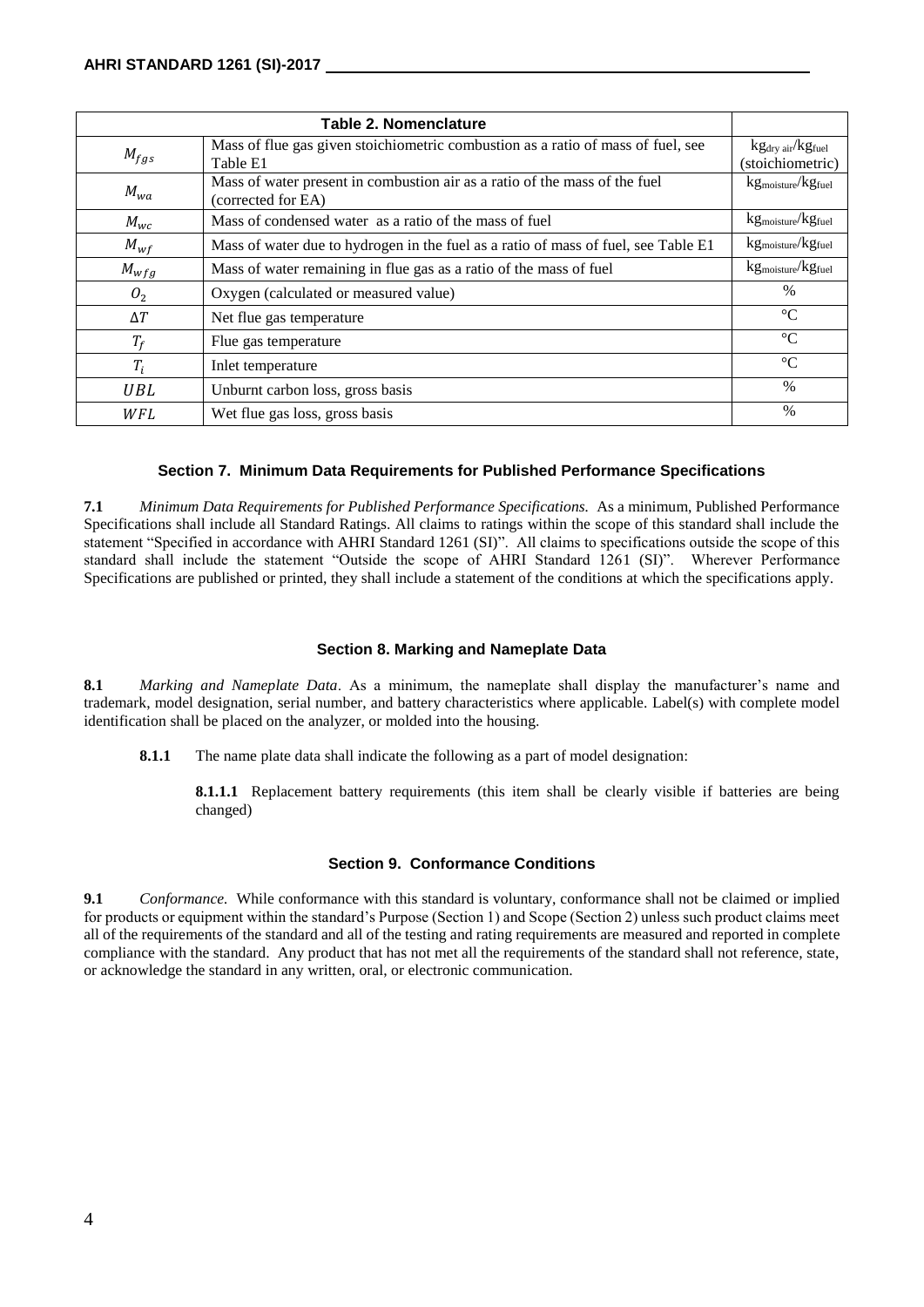### **APPENDIX A. REFERENCES - NORMATIVE**

**A1** Listed below are all standards, handbooks and other publications essential to the formation and implementation of the standards. All references in this appendix are considered as part of the standard.

**A1.1** ASHRAE Terminology, [https://www.ashrae.org/resources--publications/free-resources/ashrae](https://www.ashrae.org/resources--publications/free-resources/ashrae-terminology)[terminology,](https://www.ashrae.org/resources--publications/free-resources/ashrae-terminology) 2014, American Society of Heating, Refrigerating and Air-Conditioning Engineers, Inc., 1791 Tullie Circle, N.E., Atlanta, GA 30329, U.S.A.

**A1.2** BS EN 60068-2-6, *Environmental testing. Tests. Test Fc. Vibration (sinusoidal)*, 2008, British Standards Institution, 389 Chiswick High Rd, London W4 4AL, United Kingdom.

**A1.3** CEN CR 1404-1994, *Determination of Emissions from Appliances Burning Gaseous Fuels During Type-Testing*, 1994, European Committee for Standardization, Avenue Marnix 17 - B-1000 Brussels.

**A1.4** ISO/IEC Guide 98/3-2008, *Uncertainty of Measurement – Guide to the Expression of Uncertainty in Measurement*, 2008, International Standardization Organization, rue de Varembe, P.O. Box 131, 1211 Geneva 20, Switzerland.

**A1.5** BS EN 60359-2002, *Electrical and electronic measurement equipment. Expression of performance,*  2002, British Standards Institution, 389 Chiswick High Rd, London W4 4AL, United Kingdom.

### **APPENDIX B. REFERENCES - INFORMATIVE**

**B1** Listed here are standards, handbooks, and other publications which may provide useful information and background but are not considered essential. References in this appendix are not considered part of the standard.

**B1.1** ASTM D5112, *Standard Test Method for Vibration (Horizontal Linear Motion) Test of Products*, 2015, American Society of Testing and Materials, 100 Barr Harbour Drive, P.O.Box C700, West Conshohocken, PA, 19428-2959, USA

**B1.2** BS EN 50270, *Electromagnetic compatibility. Electrical apparatus for the detection and measurement of combustible gases, toxic gases or oxygen*, 2015, British Standards Institution, 389 Chiswick High Rd, London W4 4AL, United Kingdom.

**B1.3** BS EN 50379, *Specification for portable electrical apparatus designed to measure combustion flue gas parameters of heating appliances. General requirements and test methods*, 2012, British Standards Institution, 389 Chiswick High Rd, London W4 4AL, United Kingdom.

**B1.4** IEC Standard 60038, *IEC Standard Voltages*, 2002, International Electrotechnical Commission, 3, rue de Varembe, P.O. Box 131, 1211 Geneva 20, Switzerland.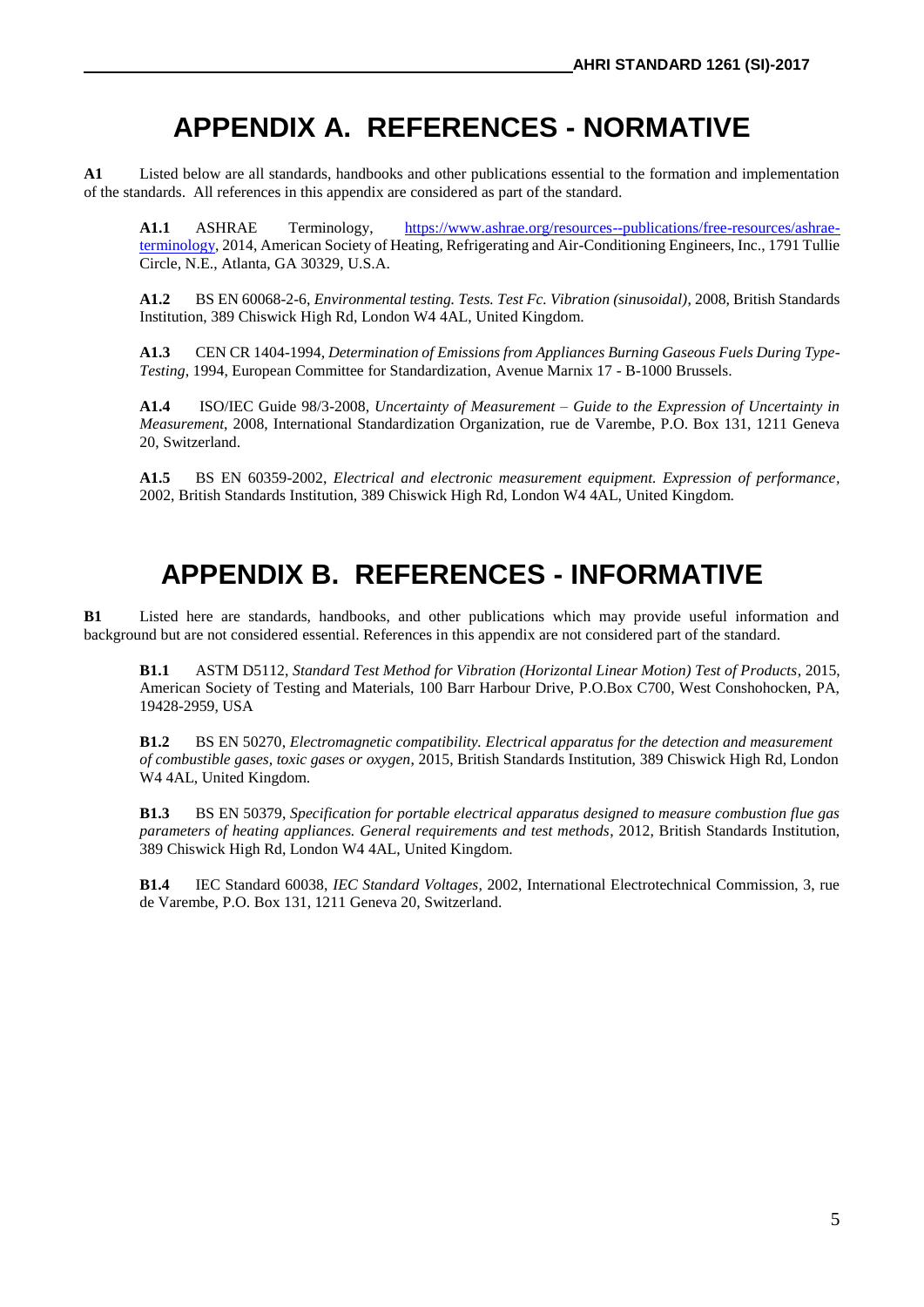### **APPENDIX C. METHOD OF TESTING PERFORMANCE OF PORTABLE FLUE GAS COMBUSTION ANALYZERS - NORMATIVE**

#### **C1** *General Requirements.*

**C1.1** *Testing for Performance.* For the purposes of performance testing, two analyzers shall be tested through the entire protocol in the order given unless noted otherwise.

Note 1: A further sample may be used for the test in Section C4.11.

**C1.2** *Preparation of Sample Analyzer.* The sample analyzer shall be prepared in accordance with the manufacturers instructions (refer to Appendix D).

**C2** *Instrumentation*. The equipment and instruments used to verify the portable flue gas combustion analyzers performance shall be calibrated before use. The testing equipment shall be capable of measuring a minimum of four (4) times the accuracy of the parameters identified in Table 1 (with the exception of the certified test gases).

#### **C3** *Standard Test Conditions.*

**C3.1** *General.* The following test conditions shall be used for all tests unless noted otherwise.

**C3.1.1** *Power Supply.* Power supply voltages shall be within +2% of nominal values quoted by the manufacturer. Battery powered analyzers shall be fitted with new or fully charged battery(s) at the start of each test.

**C3.1.2** *Temperature.* Ambient air and test gases shall be at a temperature of  $20^{\circ}C + 2^{\circ}C$ , for each test. **C3.1.3** *Humidity.* Ambient air shall be at a relative humidity of 50 + 10% RH, for the duration of each test.

**C3.1.4** *Pressure.* Ambient atmospheric pressure shall be within the range of 101.325 kPa  $\pm$ 5% (96.26) kPa and 106.39 kPa).

**C3.2** *Gas Delivery System.* The analyzer shall be tested with a suitable gas delivery system to present test gases to the sensors as shown in Figure C1. The construction of the gas delivery system shall ensure that the gas sensors are exposed to a specific concentration and pressure of test gas in a reproducible manner.



**Figure C1. Test Setup - Gas Delivery System**

**C3.3** *Standard Test Gases.* Test gases (also known as calibration gases) used for testing shall be certified within 2% accuracy traceable to NIST. Mixed gases shall not be used unless otherwise specified in the standard. Gases past the expiration date shall not be used.

The analyzer shall be tested with gases of known concentration listed in Tables C1 and C2.

**C3.3.1** Carbon Monoxide (*CO) Sensor Test Gas Requirement.* Analyzers fitted with a CO sensor shall be tested with gases of known concentration for each CO level listed in Table C1. Gas blends in balances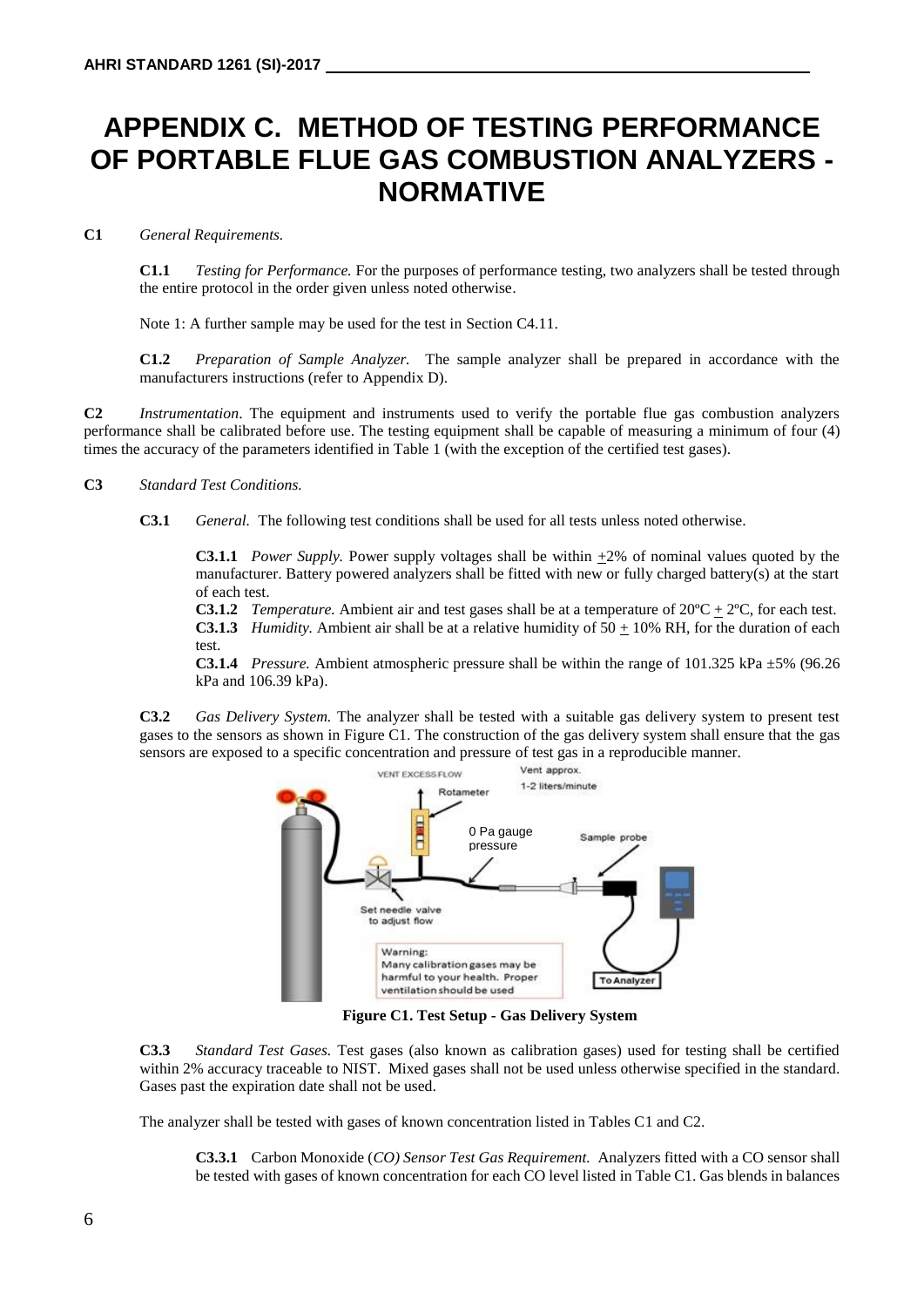| Table C1. Carbon Monoxide (CO) Test Gas<br>Level |              |          |
|--------------------------------------------------|--------------|----------|
| Level                                            | $CO$ (ppm)   | Balance  |
|                                                  | 90 to 110    | Nitrogen |
|                                                  | 380 to 420   | Nitrogen |
|                                                  | 950 to 1,000 | Nitrogen |

other than air or nitrogen shall not be used in order to eliminate potential cross interference with the CO measurement.

**C3.3.2** *Oxygen* (*O2) and Carbon Dioxide (CO2) Test Gas Requirements.* Analyzers shall be tested with gases of known concentration for each  $O_2$  and  $CO_2$  level listed in Table C2. The test gas shall be delivered to the analyzer by bubbling through heated water to achieve a gas dew point of 54ºC. The following gas blends in balances other than nitrogen shall not be used in order to eliminate cross interference with the gas measurements.

| Table C2. Oxygen (O <sub>2</sub> ) and Carbon Dioxide (CO <sub>2</sub> ) Test Gas Mixture |              |              |          |
|-------------------------------------------------------------------------------------------|--------------|--------------|----------|
|                                                                                           |              | Level        |          |
| Level                                                                                     | $O_2(\%)$    | $CO2(\%)$    | Balance  |
|                                                                                           | 16.5 to 17.5 | 2.0 to 3.0   | Nitrogen |
| ↑                                                                                         | 12.5 to 13.5 | 4.0 to $5.0$ | Nitrogen |
| $\overline{2}$                                                                            | 9.5 to 10.5  | 5.7 to 6.7   | Nitrogen |
|                                                                                           | 4.5 to 5.5   | 8.5 to 9.5   | Nitrogen |
|                                                                                           | 1.5 to 2.5   | 10.2 to 11.2 | Nitrogen |

**C4** *Test Procedures.* Following the manufacturer's instructions, activate the analyzer and allow it to warm up for the period specified in the instructions before testing.

**C4.1** *Initial Gas Test*. The measurement readings of the specific applied test gases shall be recorded to determine whether the analyzer meets the minimum performance requirement per Section 5, Table 1. In addition record the readings indicated for other gases and check for any cross sensitivity.

- **C4.1.1** Expose to the first test gas level of Section C3.3 for four (4) minutes
- **C4.1.2** Expose to Clean Air for four (4) minutes
- **C4.1.3** Repeat steps in Sections C4.1.1 and C4.1.2, for all relevant test gases of Section C3.3.

**C4.2** *Pressure Variation Test*. The pressure variation test shall be carried out with any one of the test gas mixtures specified in Section C3.3.2 Gas Concentrations shall be tested in accordance with Section C4.1 at each of the pressure levels shown in Table C3. The pressure shall be maintained at the specified levels for four (4) min, before recording a reading.

| <b>Table C3. Pressure Variation</b> |                |
|-------------------------------------|----------------|
| Level                               | Pressure (kPa) |
|                                     | $95 + 0.5$     |
|                                     | $100 \pm 0.5$  |
|                                     | $105 \pm 0.5$  |

**C4.3** *Vibration Test.* The appropriate test defined in BS EN 60068-2-6 shall be applied with the parameters in Table C4. Mount the analyzer in its carrying case (if provided) or in its normal operating position and apply the vibration along each of the three mutually perpendicular major axes in turn. The analyzer shall then be activated and tested in accordance with Section C4.1 to any one of the test gas mixtures as specified in Section C3.3.2.

| <b>Table C4. Vibration Test Parameters</b> |                          |
|--------------------------------------------|--------------------------|
| Frequency range                            | (10 to 150) Hz           |
| Vibration amplitude                        | $0.35$ mm                |
| Duration of endurance                      | 10 sweep cycles per axis |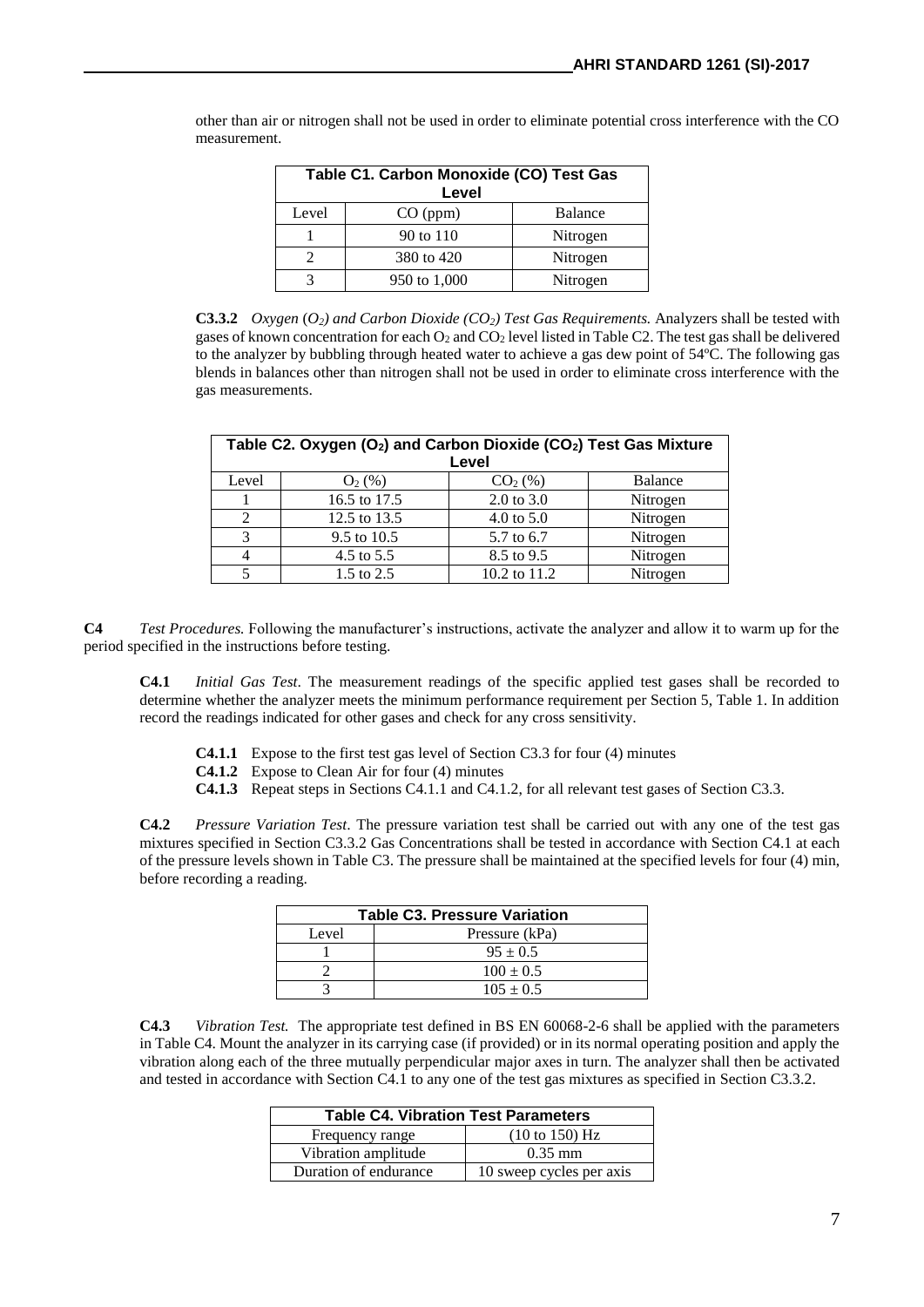**C4.4** *Drop Test.* The analyzer, including the probe and any interconnecting wiring and tubing, shall be dropped in its normal orientation from a fall height of 0.5 m onto concrete. If the analyzer is normally used in its carrying case, then it shall be inside its case for the test to be carried out. The analyzer shall then be activated and tested in accordance with Section C4.1 to any one of the test gas mixtures as specified in Section C3.3.2.

**C4.5** *Influence of Sample Pressure Variation.* Gases in accordance to Level 1 from Table C1 and C2 each shall be delivered at +5% and -5% of the ambient pressure. The analyzer shall measure the Gas Concentrations in accordance with the requirements in Table 1.

Note: Tests in Sections C4.6 (unpowered storage) through C4.11 may be conducted in any sequence, but the test sample must first have been subjected to the test conditions of Sections C4.2 Vibration Test and C4.3 Drop Test with the exception of Section C4.10 electro-magnetic compatibility where a separate test sample may be used.

**C4.6** *Unpowered Storage.* The analyzer (including the battery, if the manufacturer supplies it) shall be exposed sequentially to a temperature of -20 $^{\circ}C + 2^{\circ}C$  for 24 hours,  $40^{\circ}C + 2^{\circ}C$  for 24 hours, and  $20^{\circ}C + 2^{\circ}C$  for 24 hours. The analyzer shall then be activated and tested in accordance with Section C4.1 to any one of the test gas mixtures as specified in Section C3.3.2.

**C4.7** *Supply Voltage.* Analyzers fitted with AC adaptors or external power supply, the test shall be completed with supply voltage set to Nominal Supply+10%, and repeated with supply voltage set to Nominal Supply-10%. The analyzer shall then be activated and tested in accordance with Section C4.1 to any one of the test gas mixtures as specified in Section C3.3.2

**C4.8** *Temperature Test.* The temperature test shall be performed with the following steps:

**C4.8.1** Expose the analyzer to  $5^{\circ}C + 2^{\circ}C$ , for at least two (2) hours. **C4.8.2** Test the analyzer at 5ºC+2ºC in accordance with Section C4.1. **C4.8.3** After taking measurements, power off the analyzer and expose the analyzer at 20°C $\pm$ 2°C, for at least two (2) hours. **C4.8.4** Expose the analyzer to 40ºC+2ºC, for at least two (2) hours. **C4.8.5** Test the analyzer at 40ºC+2ºC, in accordance with Section C4.1.

**C4.9** *Battery Life.* For Battery Powered apparatus, install new or fully charged batteries and switch the analyzer on, ensuring the pump is in sampling mode. Run the analyzer until the low battery warning is activated or the analyzer powers off. The analyzer shall run a minimum of 4 hours on a fully charged battery(s).

**C4.10** *Low Power Test*. Connect the apparatus to a stabilized power supply and set to the rated battery voltage. Decrease the supply voltage in steps of 0.1 V, at intervals of at least 1 min, until the battery fault warning is given. Record the supply voltage at which the fault condition is given as  $U_e$ . Set the supply voltage 0.1 V above  $U_e$  and the analyzer shall then be activated and tested in accordance with Section C4.1 to any one of the test gas mixtures as specified in Section C3.3.2.

**C4.11** *Electro-Magnetic Compatibility* **(***EMC).* The analyzer, including the probe and any interconnecting wiring and tubing, shall be tested in Clean Air for electromagnetic compatibility in accordance with EN 50270 or equivalent.

**C4.12** *Probe Temperature.*For analyzers provided with a temperature sensor, place the probe in a stable and accurate heat source, where the temperature is known within  $+0.5\%$ , for four (4) minutes and compare the displayed reading with a reference reading at the temperatures given in Table C5. The displayed reading shall be within the requirements of Section 5, Table 1.

| <b>Table C5. Temperature Test Range</b> |                                 |
|-----------------------------------------|---------------------------------|
| Level                                   | Temperature, <sup>o</sup> C     |
|                                         | $0$ to $100$                    |
|                                         | $200 \text{ to } 250^{\circ}$ C |
|                                         | 400 to $500^{\circ}$ C          |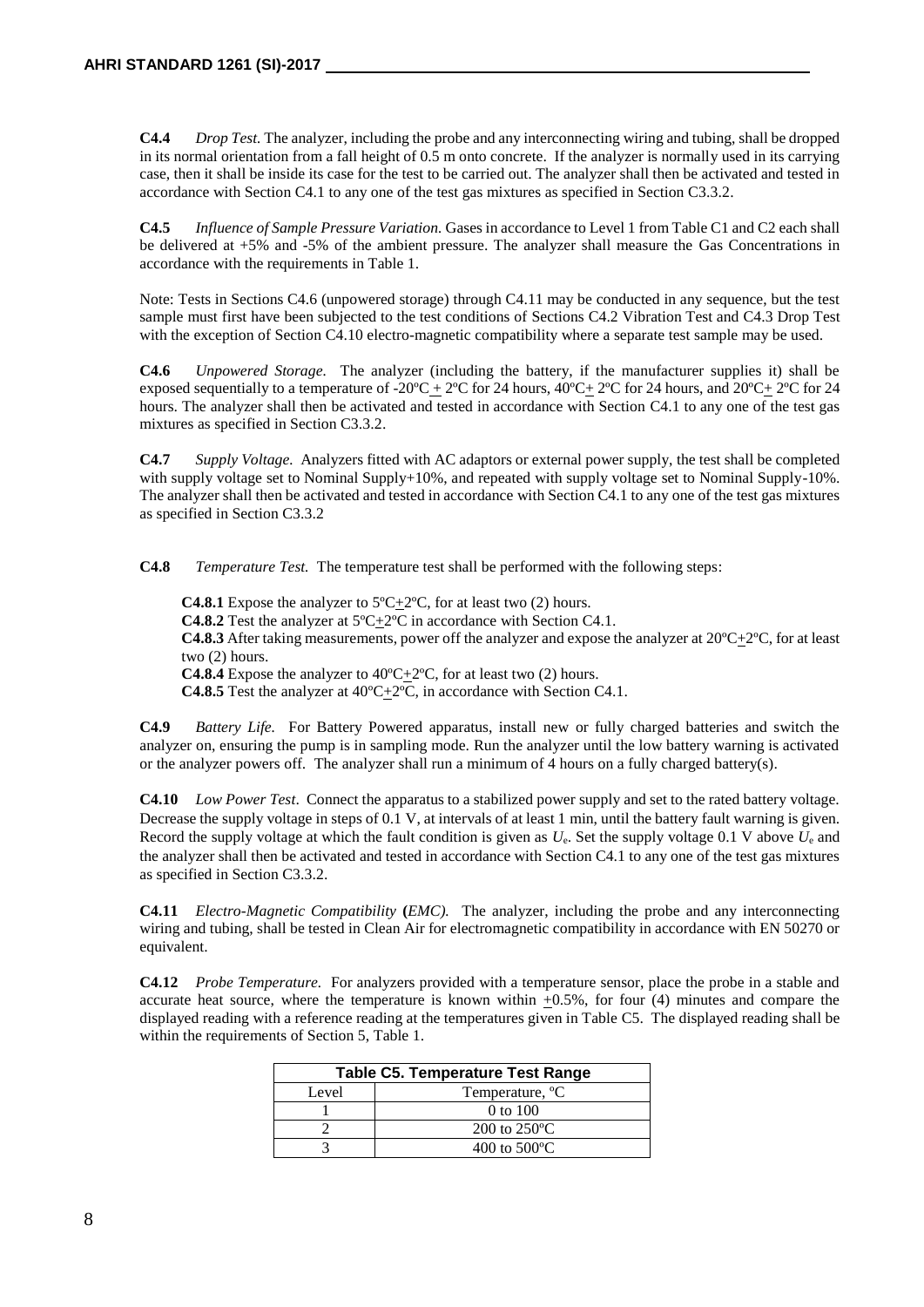**C4.13** *Draft Pressure Test.*For analyzers provided with a draft pressure sensor, apply the test pressures within +9.96 Pa of the levels shown in Table C6, per the manufacturer's instructions. The displayed reading shall be within the requirements of Section 5, Table 1.

| Table C6. Pressure Test Range |                 |
|-------------------------------|-----------------|
| Level                         | Pressure, in Pa |
|                               | $-30$ to $-50$  |
|                               | 15 to 35        |
|                               | 190 to 210      |

**C4.14** *Response Time*. Power on the instrument and allow it to warm-up on ambient air per manufacturer instructions. Apply a relevant Level 2 test gas, as outlined in Section C3.3. Record the time interval  $(t_{90})$  from application of test gas until the time when the response reaches and remains beyond 90% of the final instrument indication. The response time shall be within the test limits of Section 5, Table 1.

After each test gas application, the instrument shall be purged with ambient air for a minimum of 4 minutes. Repeat the test for the other relevant Level 2 test gases in Section C3.3.

**C4.15**. *Real Flue Gas Test*. Real flue gas samples shall be obtained from a ≥90% AFUE natural gas forced-air furnace, and a flame retention oil boiler, both operating at steady state conditions. The following tests shall be conducted using two (2) analyzers, one for each appliance listed above.

**C4.15.1** *Uncertainty in Real Flue Gas Measurement.* Measure the real flue gases exhausting from the relevant heating installation fired by the relevant fuel for 4 minutes. The test shall be performed with the relevant burners for each type of fuel for which the apparatus is designed to be used. In order to calculate the uncertainty in measurement of the entire apparatus, the total number of measurements shall be not less than 50, on  $O_2$  (or  $CO_2$ ) and CO distributed in roughly equal proportions between the relevant test appliances, fuels, etc. The concentrations measured shall cover the whole indication range relevant to the instrument being tested as shown in Section 5, Table 1.

Evaluation of the test results shall be in accordance with the ISO/IEC Guide 98/3 and EN 60359:2002, Clause 5, using regression analysis to calculate the difference in performance between two nominally identical specimens. This shall then be used to deduce the uncertainty in measurement, at a confidence level of 95%, and hence measurement reproducibility compared to Reference Analytical Equipment.

**C4.15.2** *Accuracy of Combustion Efficiency Calculation*. The combustion efficiency displayed by the analyzer shall be within  $\pm 1\%$  of the combustion efficiency calculated using Equation E15, Appendix E (e.g. if the calculated efficiency is 90%, then the analyzer's displayed efficiency must be within 89% to 91%).

Note: A spreadsheet is available from AHRI to calculate the combustion efficiency using Appendix E.

**C4.16** *Printer Test*. If the analyzer is supplied with a printer, its printout shall display the appropriate readings and date and time.

**C4.17** *Stability under practical conditions.* For test equipment with gaseous or liquid fuel, the analyzer shall perform 2000 cycles, alternatively, for test equipment with solid fuel, the analyzer shall perform 400 cycles, comprising:

**C4.17.1** Switch on and warm up in Clean Air, **C4.17.2** For liquid/gaseous fuel, measure in flue gas for a period of 3 min or, for solid fuel, measure in flue gas for a period of 15 min, **C4.17.4** Measure in Clean Air for a period of 1 min, and **C4.17.5** Switch off for an interval of at least 1 min.

The heating appliance is specified in Section C4.15 of the standard.

During this test, the number of measurements shall be recorded. In addition, validity of the displayed value(s) shall be checked visually at least once per day. If the analyzer incorporates a self-test function which signals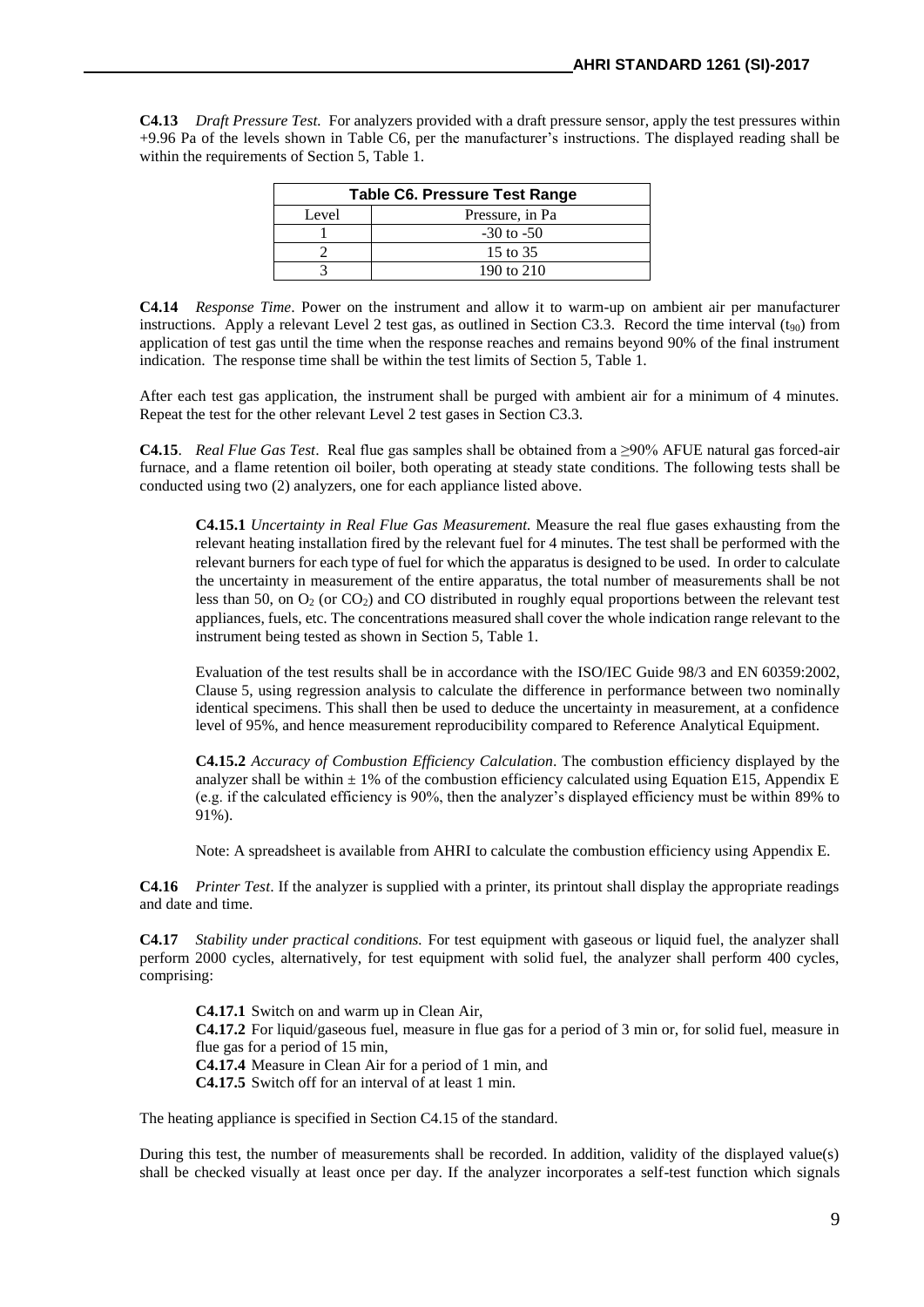failure during this test and automatically halts operation, it is permissible to manually reset the unit and continue with the test. As part of this test, the manufacturer's recommendations shall be followed regarding cleaning of dust filters, water traps, etc. On completion of the cycles, immediately carry out all tests specified in Section C4.1.

**C4.18** *Sensor Replacement (if applicable).* If the manufacturer allows the replacement of sensing element(s) by the user, the sensing element(s) shall be replaced after test in Section C4.17 by new element(s) in accordance with the instructions in the manual. After replacement, switch on the analyzer, allow the device to warm up and repeat Section C4.1.

**C5** *Test Data to be recorded*. All data required to determine the accuracy and resolution of the unit shall be observed and recorded where applicable.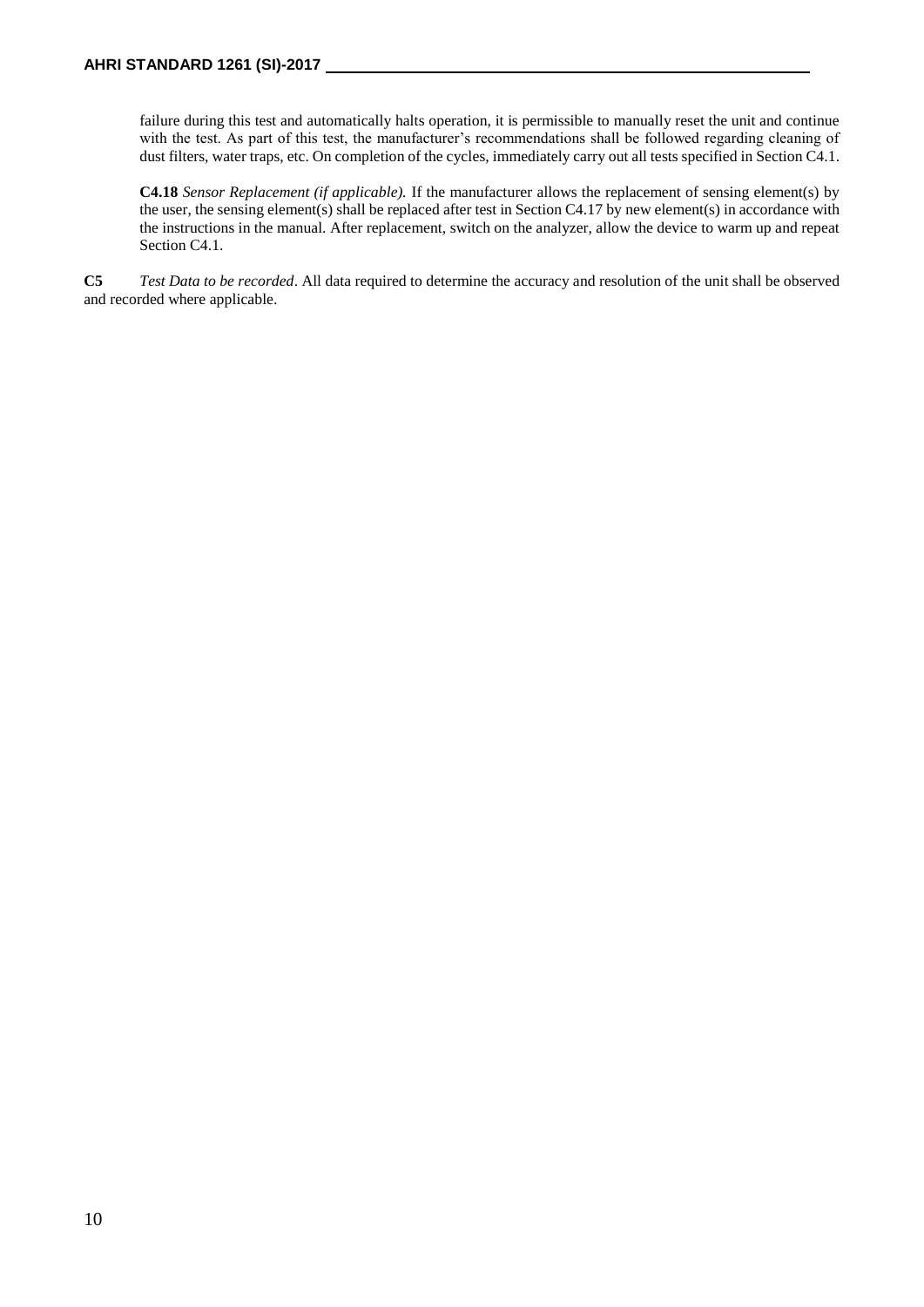# **APPENDIX D. INSTRUCTION MANUAL FOR PORTABLE FLUE GAS COMBUSTION ANALYZER - INFORMATIVE**

**D1** *Instructions.* The analyzer should have an instruction booklet, leaflet, or electronic media giving complete, clear and accurate instructions for the safe and proper operation, handling and checking of the analyzer and include:

- **D1.1** Details of initial start-up delay following switch on and after battery replacement in preparation of use;
- **D1.2** Cross Interference*.* If measuring carbon monoxide (CO), the analyzer instructions should indicate if a cross interference for nitric oxide (NO) and hydrogen  $(H<sub>2</sub>)$  is present;
- **D1.3** Information on correct battery type, replacement and recharging for Battery Powered units, wall voltage, frequency and fuse rating, if relevant, and warning of possible electric shock hazards or malfunction, if tampered with;
- **D1.4** Warnings against continuous use or use as a safety alarm;<br>**D1.5** An explanation of all warning and other indications:
- **D1.5** An explanation of all warning and other indications;<br>**D1.6** A list of common materials, vapors, or gases (e.g. cl
- **D1.6** A list of common materials, vapors, or gases (e.g. cleaning fluids, polishes, paints, cooking operations, etc.) that may affect analyzer operation or reliability in the short or long term;
- **D1.7** Guidance on life expectancy of sensors and batteries;
- **D1.8** Limits of operation including temperature, humidity, and gas concentration ranges;
- **D1.9** Warm up time for initial switch on and after battery replacement:
- **D1.10** Instructions for checking, testing, and/or replacing sensing elements (where applicable), dust filter, and water trap, and calibration and/or adjustment of the analyzer on a routine basis;
- **D1.11** A warning when using the analyzer that a full visual inspection of the heating appliance shall be carried out to ensure safe operation;
- **D1.12** List of the type of fuels that are suitable to use with the analyzer, including those in Table E1.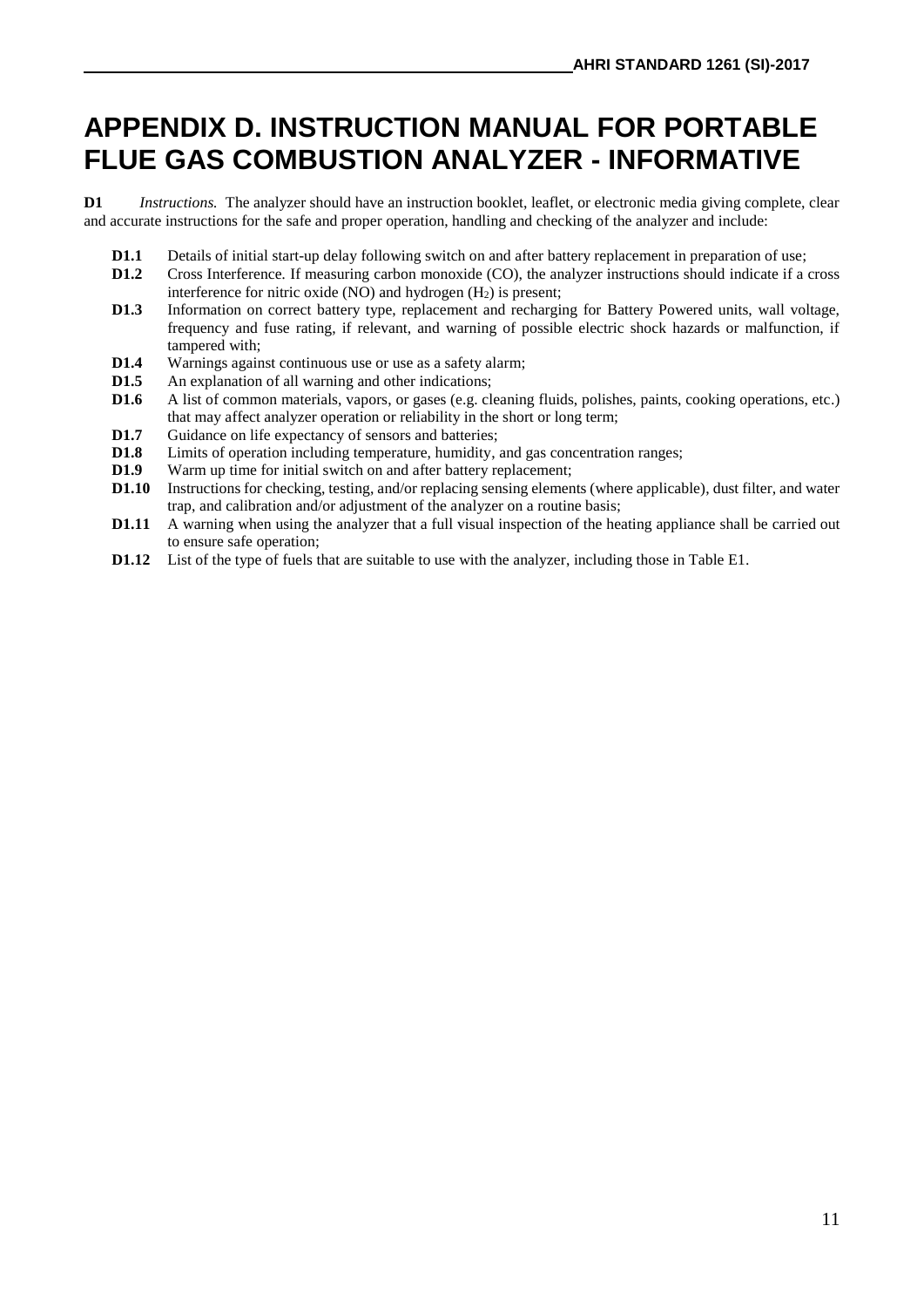### **APPENDIX E. METHOD OF COMPUTATION FOR COMBUSTION CALCULATIONS - NORMATIVE**

**E1***. Method of Computation for Combustion Calculations.* The following standard calculations shall be used. The calculations ignore the effect of CO in the calculation of  $CO<sub>2</sub>$ , Excess Air and dry flue loss (DFL). Flue gas relative humidity is assumed to be 100% and inlet air relative humidity is assumed to be 50% degree of saturation.

**E1.1** *Oxygen.* When  $CO_2$  is measured,  $O_2$  shall be calculated using Equation E1.

$$
O_2 = 20.9 \cdot \left(1 - \left(\frac{co_2}{\kappa_2}\right)\right)
$$

Where:

 $CO<sub>2</sub> =$  Carbon dioxide (measured value), %

 $O_2$  = Oxygen (calculated value), %

 $K2 =$  Carbon dioxide proportion in dry flue gases at the stoichiometric point, see Table E1

**E1.2** *Carbon Dioxide.* When  $O_2$  is measured,  $CO_2$  shall be calculated using Equation E2.

$$
CO_2 = K2 \cdot \left(1 - \left(\frac{O_2}{20.9}\right)\right) \tag{E2}
$$

Where:

 $CO<sub>2</sub> =$  Carbon dioxide (calculated value), %  $O_2$  = Oxygen (measured value), %

Note: Once  $O_2$  and  $CO_2$  are known values (either measured or calculated), they shall be used as such in Equations E3 through E15, as required.

**E1.3** *Excess Air.* The Excess Air is calculated using Equation E3.

$$
EA = \left[ \left( \frac{20.9}{20.9 - 0_2} \right) - 1 \right] \cdot 100
$$
 E3

Where:

 $EA =$  Excess Air, %

**E1.4** *Carbon Monoxide (undiluted).* The CO undiluted, also known as CO air-free, shall be calculated using Equation E4.

$$
CO_{(undiluted)} = CO \cdot \left(\frac{20.9}{20.9 - O_2}\right) \tag{E4}
$$

Where:

 $CO_{(undiluted)}$  = Carbon monoxide referenced to 0% O<sub>2</sub>, ppm  $CO =$  Carbon monoxide (measured value), ppm

**E1.5** *Net Flue Gas Temperature.* The net flue gas temperature shall be calculated using Equation E5.

 $\Delta T = T_f - T_i$  E5

Where:

 $\Delta T$  = Net flue gas temperature,  $\degree$ C  $T_f$  = Flue gas temperature, °C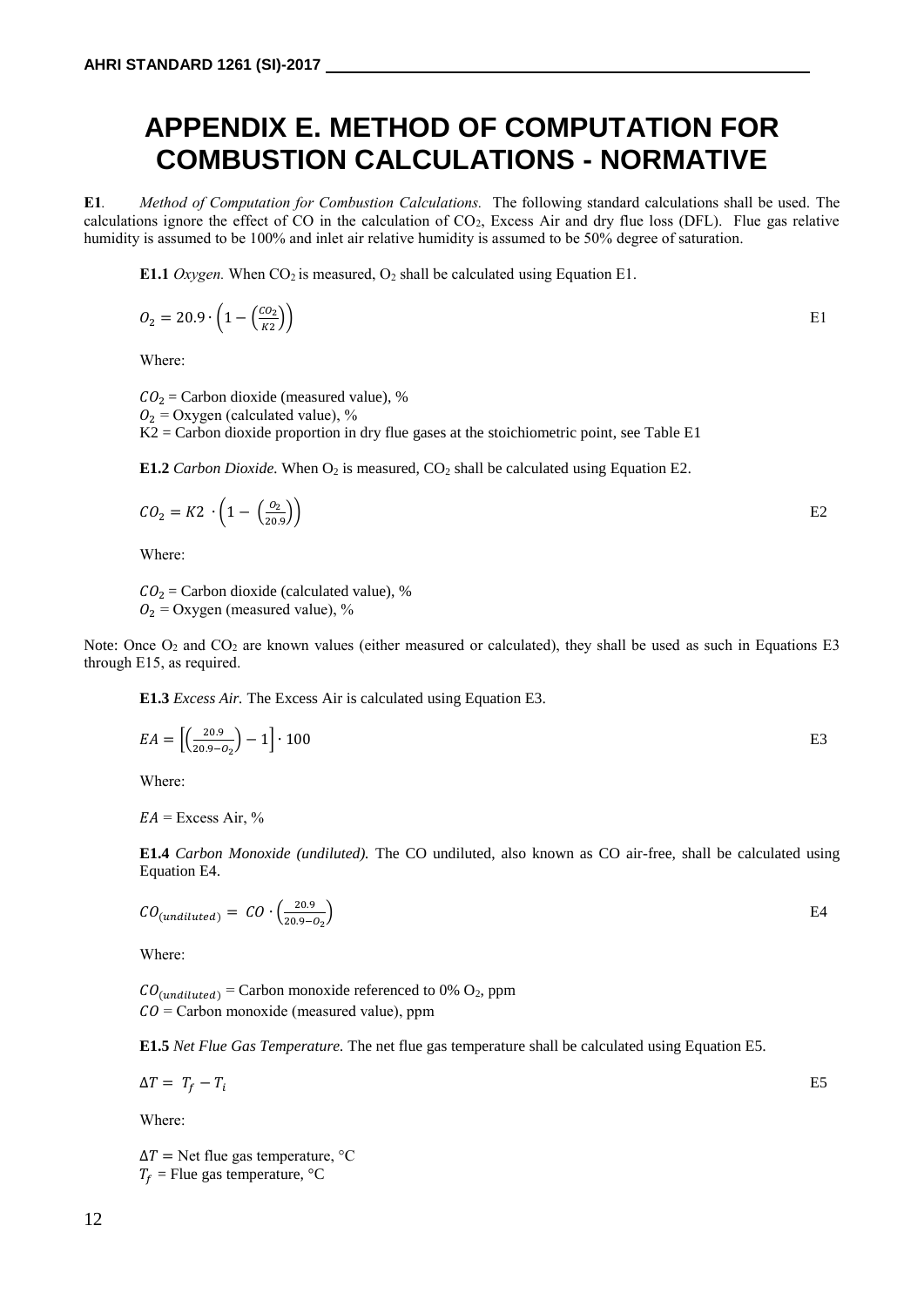$T_i$  = Inlet temperature,  $^{\circ}$ C

**E1.6** *Dry Flue Gas Loss.* The dry flue gas loss shall be calculated using Equation E6.

$$
DFL = \frac{K_1}{K_2} \cdot \left(\frac{20.9}{20.9 - 0_2}\right) \cdot \Delta T
$$

Where:

 $DFL = \text{Dry flue gas loss, gross basis}, %$  $K1 =$  Dry flue gas loss constant, gross basis, see Table E1

**E1.7** *Wet Flue Gas Loss.* The wet flue gas loss shall be calculated using Equation E7.

 $WFL = K3 \cdot (1 + (0.001 \cdot \Delta T))$  E7

Where:

 $WFL =$  Wet flue gas loss, gross basis, %  $K3$  = Wet flue gas loss constant, gross basis, see Table E1

**E1.8** *Unburned Carbon Loss.* The Unburned Carbon Loss shall be calculated using Equation E8.

$$
UBL = K4 \cdot \left(\frac{co}{co + (co_2 \cdot 10000)}\right)
$$

Where:

 $UBL =$  Unburned carbon loss, gross basis, %  $K4 =$  Unburned carbon loss constant, gross basis, see Table E1

**E1.9** *Saturated Humidity Ratio as a Function of Inlet Air Temperature.* The saturated humidity ratio for inlet air shall be calculated using Equation E9.

 $HR_a = 3.156 \cdot 10^{-3} + (1.875T_i \cdot 10^{-4}) + (3.163T_i^2 \cdot 10^{-5}) - (8.441T_i^3 \cdot 10^{-7}) + (1.600T_i^4 \cdot 10^{-8})$ ) E9 Where:

 $HR_a =$  Saturated humidity ratio as a function of inlet air temperature

**E1.10** *Saturated Humidity Ratio as a Function of Flue Gas Temperature.* The saturated humidity ratio for flue gas shall be calculated using Equation E10.

$$
HR_{fg} = 3.156 \cdot 10^{-3} + (1.875T_f \cdot 10^{-4}) + (3.163T_f^2 \cdot 10^{-5}) - (8.441T_f^3 \cdot 10^{-7}) + (1.600T_f^4 \cdot 10^{-8})
$$
 E10  
Where:

 $HR_{fa}$  = Saturated humidity ratio as a function of flue gas temperature

**E1.11** *Mass of Water in Air.* The Mass of Water in inlet air shall be calculated using Equation E11.

$$
M_{wa} = M_{as} \cdot \left(\frac{20.9}{20.9 - 0.2}\right) \cdot HR_a \cdot 0.5
$$
 E11

Where:

 $M_{wa}$  = Mass of water present in inlet air as a ratio of the mass of the fuel (corrected for EA)  $M_{as}$  = Mass of inlet air at stoichiometric combustion as a ratio of the mass of the fuel, see Table E1

**E1.12** *Mass of Water in Flue Gas.* The mass of water in flue gas shall be calculated using Equation E12.